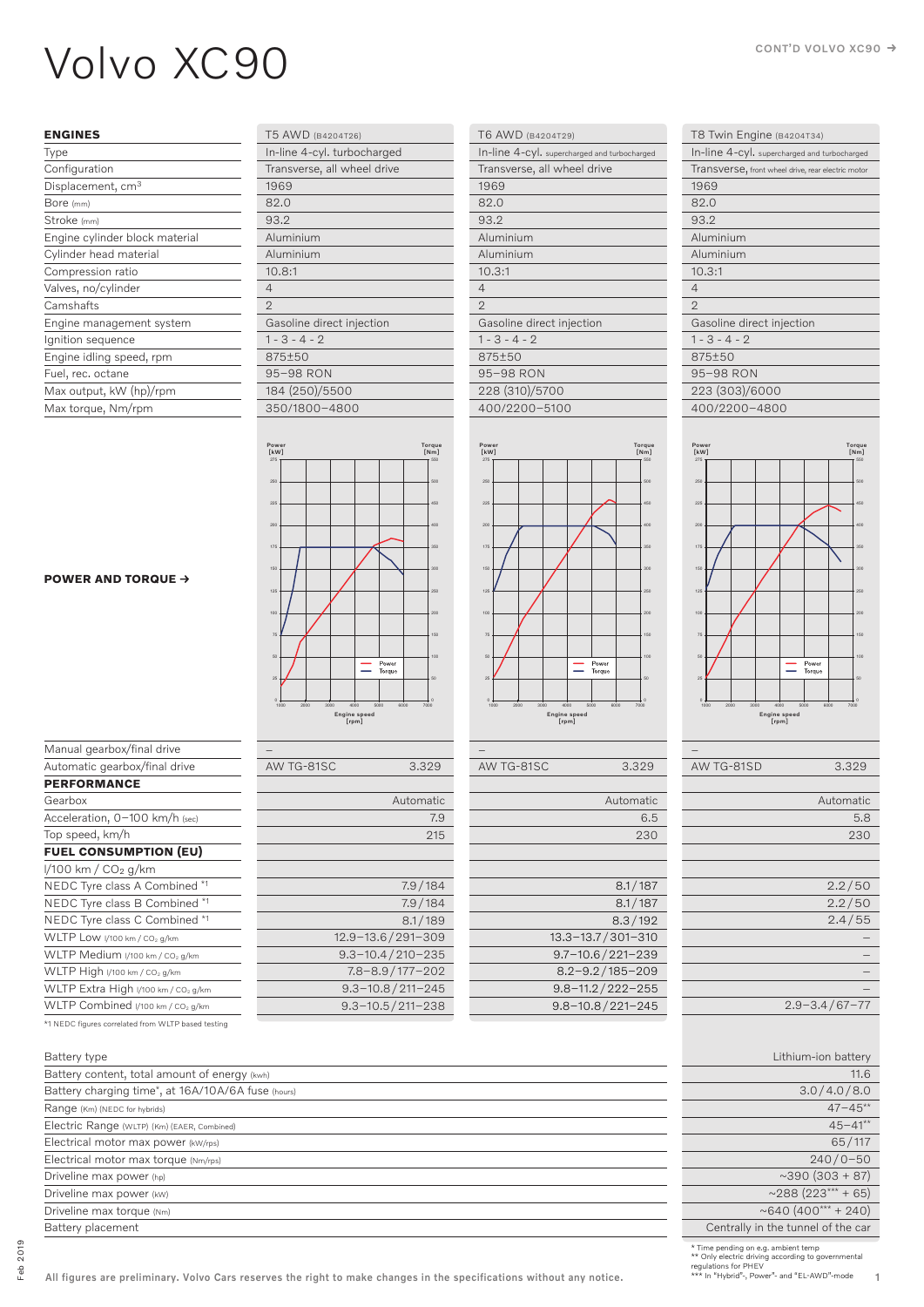## **ENGINES**

| <b>ENGINES</b>                 | <b>B5 AWD (D420T2)</b>             |
|--------------------------------|------------------------------------|
| Type                           | In-line 4-cyl. twin turbo diesel   |
| Configuration                  | Transverse, all wheel drive        |
| Displacement, cm <sup>3</sup>  | 1969                               |
| Bore (mm)                      | 82.0                               |
| Stroke (mm)                    | 93.2                               |
| Engine cylinder block material | Aluminium                          |
| Cylinder head material         | Aluminium                          |
| Compression ratio              | 15.8:1                             |
| Valves, no/cylinder            | $\overline{4}$                     |
| Camshafts                      | $\mathbf{2}$                       |
| Engine management system       | i-Art common rail direct injection |
| Ignition sequence              | $1 - 3 - 4 - 2$                    |
| Engine idling speed, rpm       | 825±150                            |
| Fuel                           | Diesel*                            |
| Max output, kW (hp)/rpm        | 173 (235)/4000                     |
| Max torque, Nm/rpm             | 480/1750-2250                      |



#### **POWER AND TORQUE**

| Manual gearbox/final drive                         | $\qquad \qquad -$                                           |         |                         |
|----------------------------------------------------|-------------------------------------------------------------|---------|-------------------------|
| Automatic gearbox/final drive                      | <b>AWF8G55</b>                                              |         | 3.329                   |
| <b>PERFORMANCE</b>                                 |                                                             |         |                         |
| Gearbox                                            |                                                             |         | Automatic               |
| Acceleration, 0-100 km/h (sec)                     |                                                             |         | 7.6                     |
| Top speed, km/h                                    |                                                             |         | 220                     |
| <b>FUEL CONSUMPTION (EU)</b>                       |                                                             |         |                         |
| $1/100$ km / $CO2$ g/km                            | 5-seat                                                      | 6-seat  | 7-seat                  |
| NEDC Tyre class A Combined *1                      | 5.9/154                                                     | n/a     | n/a                     |
| NEDC Tyre class B Combined *1                      | 6.0/158                                                     | 6.0/159 | 6.2/162                 |
| NEDC Tyre class C Combined *1                      | 6.2/162                                                     | 6.2/162 | 6.3/166                 |
| WLTP Low 1/100 km / CO <sub>2</sub> g/km           |                                                             |         | n/a                     |
| WLTP Medium 1/100 km / CO2 g/km                    |                                                             |         | n/a                     |
| WLTP High 1/100 km / CO2 g/km                      |                                                             |         | n/a                     |
| WLTP Extra High 1/100 km / CO2 g/km                |                                                             |         | n/a                     |
| WLTP Combined I/100 km / CO <sub>2</sub> g/km      |                                                             |         | $6.6 - 7.7 / 173 - 203$ |
| *1 NEDC figures correlated from WLTP based testing | * According to EN590<br>Maximum biodiesel (FAME) content 7% |         |                         |
| Electrical motor max power (kW/rps)                |                                                             |         | 10/50                   |

| Electrical motor max torque (Nm/rps) | $40/0 - 38$ |
|--------------------------------------|-------------|
| Driveline max power (hp)             | $235+14$    |
| Driveline max power (kw)             | $173 + 10$  |
| Driveline max torque (Nm)            | $480 + 40$  |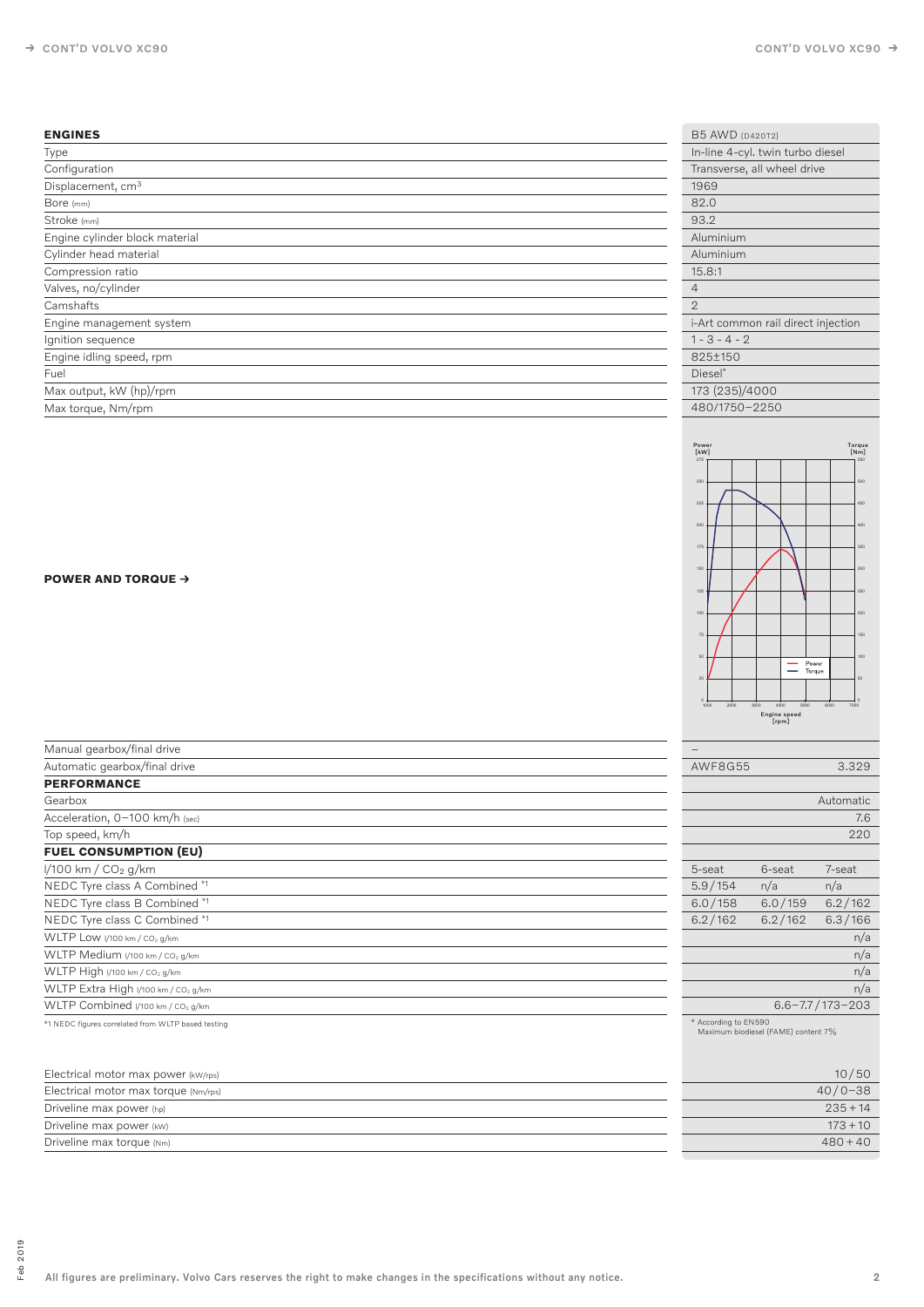# **MEASUREMENTS AND VOLUMES**

## **EXTERIOR MEASUREMENTS (CM)**

| Length                                                    | 495.3              |
|-----------------------------------------------------------|--------------------|
| Width (body width)                                        | 192.3              |
| Width (with small wheelarch)                              | 193.1              |
| Width (with large wheelarch)                              | 195.8              |
| Width (incl mirrors folded)                               | 200.8              |
| Width (incl mirrors outer edge)                           | 214.0              |
| Height                                                    | 177.6              |
| Wheelbase                                                 | 298.4              |
| Overhang (front/rear)                                     | 89.0/107.9         |
| Track, front, (tire (width): 235/275)                     | 166,5/167,3        |
| Track, front, with air suspension (tire (width): 235/275) | 166,8/167,6        |
| Track, rear, (tire (width): 235/275)                      | 166.7/167.5        |
| Track, rear, with air suspension (tire (width): 235/275)  | 167.1/167.9        |
| Ground clearance (standard chassis/with air suspension)   | $22.3/21.2 - 25.2$ |
|                                                           |                    |

# **WEIGHTS/MISCELLANEOUS**

| Weight, kg (min-max, depending on setup)        | 2012-2329      |
|-------------------------------------------------|----------------|
| Fuel tank, I (all/B4204T34/"L5&L7")             | 71/70/60       |
| SCR tank, I (Diesel)                            | 11.7           |
| Max. trailer weight, kg                         | 2400-2700*     |
| Max roof load, kg                               | 100            |
| Approach angle (degr.) (all / 4 seat)           | 21.4/22.5      |
| Breakover angle (degr.) (all / 4 seat)          | 21.3/20.3      |
| Departure angle (degr.) (all / 5 seat / 4 seat) | 23.3/23.4/22.5 |
| Drag coefficient, Cd                            | 0.33           |
|                                                 |                |

\* Depending on setup

## **INTERIOR MEASUREMENTS (CM)**

| Headroom without panoramic sunroof (front/rear) (5 seat)               | 99.8/99.9         |
|------------------------------------------------------------------------|-------------------|
| Headroom without panoramic sunroof (front/rear/third row) (6 & 7 seat) | 99.8/99.7/92.3    |
| Headroom with panoramic sunroof (front/rear) (4 & 5 seat)              | 98.7/97.9         |
| Headroom with panoramic sunroof (front/rear/third row) (6 & 7 seat)    | 98.7/97.9/92.3    |
| Headroom maximum, without panoramic sunroof (front) (5 & 6 & 7 seat)   | 105.1             |
| Headroom maximum, with panoramic sunroof (front) (all)                 | 103.3             |
| Passenger comp width at shoulder height (front/rear) (4 & 5 seat)      | 146.5/143.5       |
| Passenger comp width at shoulder height                                | 146.5/143.5/119.2 |
| (front/rear/third row) (6 & 7 seat)                                    |                   |
| Leg room (front/rear) (4 seat)                                         | 103,8/98,9        |
| Leg room (front/rear) (5 seat)                                         | 103.8/94.0        |
| Leg room (front/rear/third row) (6 & 7 seat)                           | 103.8/94.0/81.1   |
| Cargo volume, including under floor storage                            | 1886/1868/1816    |
| (V214-1)(litres)(5 seat/6 & 7 seat/6 & 7 seat T8)                      |                   |
| Cargo length from the first seatback to the tailgate measured at:      |                   |
| - the height of the floor covering                                     | 204.0             |
| Cargo length from the second seatback to the tailgate measured at:     |                   |
| - the height of the floor covering (5 seat/6 & 7 seat)                 | 122.0/126.0       |
| Cargo height (rear wheel center and car center line)                   | 88.9              |
| Rear opening height (car center line)                                  | 81.6              |
| Width of luggage compartment between wheelhouses                       | 113.0             |

#### **TRANSMISSIONS**

## 8-speed automatic gearbox

| Ratio   | AW TG-81SC | AW TG-81SD | AWF8G55 |
|---------|------------|------------|---------|
| First   | 5,250      | 5.250      | 5.057   |
| Second  | 3.029      | 3.029      | 3.070   |
| Third   | 1.950      | 1.950      | 2.050   |
| Fourth  | 1.457      | 1.457      | 1.520   |
| Fifth   | 1.221      | 1.221      | 1.262   |
| Sixth   | 1.000      | 1.000      | 1.000   |
| Seventh | 0.809      | 0.809      | 0.792   |
| Eighth  | 0.673      | 0.673      | 0.661   |
| Reverse | 4.015      | 4.015      | 3.992   |

# **CHASSIS**

| Suspension                     | front | Double Wishbone Suspension, Coil Springs, Hydraulic Shock Absorbers, Stabilizer Bar. Optional Air Suspension |
|--------------------------------|-------|--------------------------------------------------------------------------------------------------------------|
|                                | rear  | Integral Axle with Transverse Composite Leaf Spring, Hydraulic Shock Absorbers, Stabilizer Bar.              |
|                                |       | Optional Air Suspension                                                                                      |
| Steering                       |       | Electric Power Assisted Rack and Pinion Steering                                                             |
| Turning circle, (curb to curb) |       | 11.8 m/12.1 m (tire 235/275)                                                                                 |
| Braking system                 |       | Antilock Braking System (ABS) with Electronic Brake Distribution (EBD) and Electronic Brake Assistance (EBA) |
| Braking distance, 100-0 km/h   |       | 36 m                                                                                                         |
| Brake disc diameter            | front | 345 mm/366 mm (all/B4204T35)                                                                                 |
|                                | rear  | 320 mm/340 mm (all/B4204T35)                                                                                 |